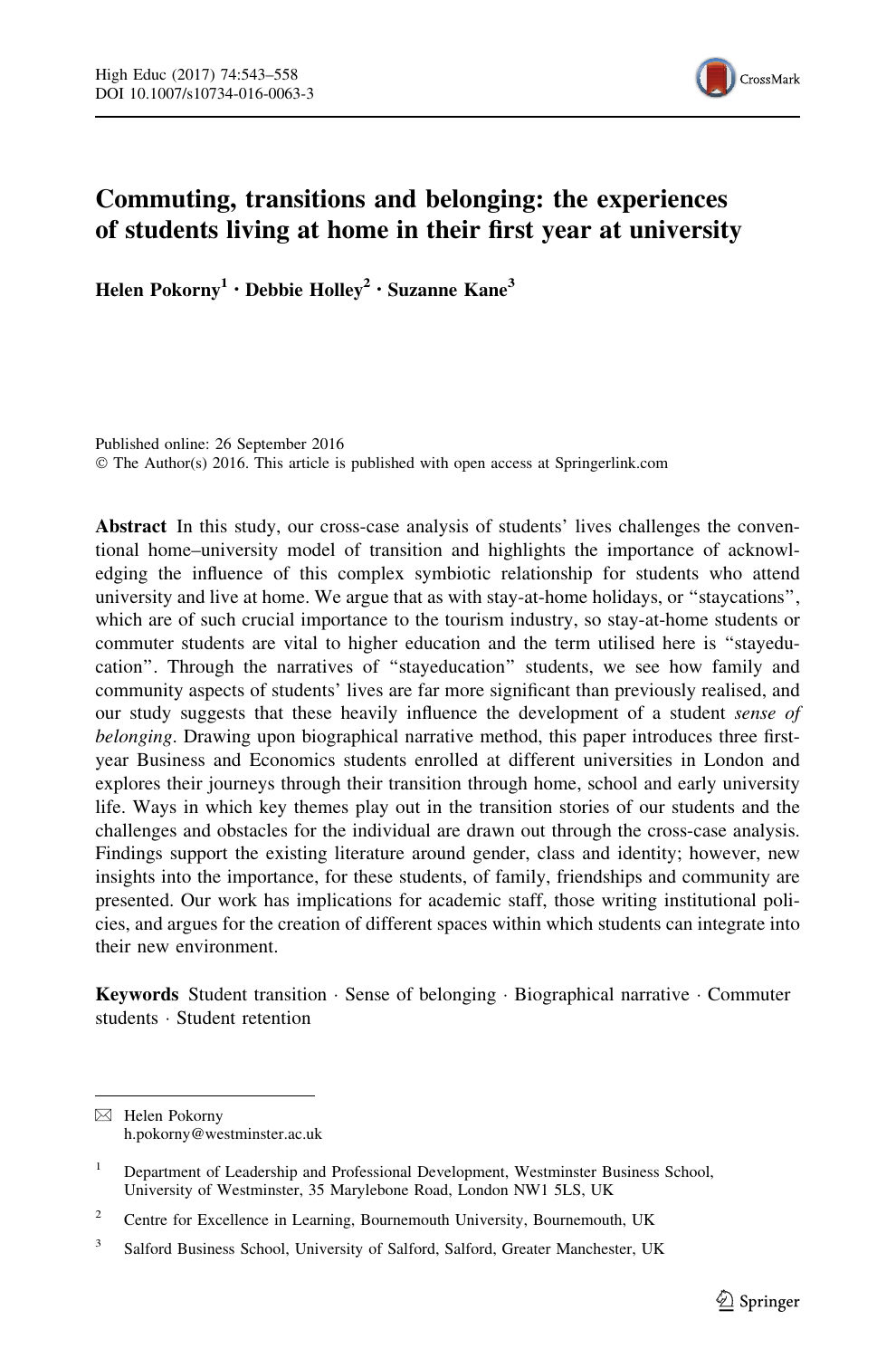# Introduction

In our study (Kane et al. [2014\)](#page-14-0), of student sense of belonging across three London universities it was estimated that 10–15 % of first-year students failed to develop a sense of belonging when engaging with university life and that these students were most at risk of dropout. The quantitative survey ( $n = 1346$ ) left a key question unanswered—what was happening in the lives of students as they transitioned from home to university? In particular, our study was interested in those who remained living in the family home whilst at university as they formed a large proportion of our sample. Stay-at-home students are a valuable part of the undergraduate population. Just as stay-at-home holidays, or ''staycations'' are important to the tourism industry, so stay-at-home students are vital to higher education, and the term utilised here is ''stayeducation''. In the UK, around 25 % of students remain in their family home; a trend replicated widely across international con-texts (Wojtas [2014](#page-15-0)); and set to rise in the UK to 50  $\%$  by 2020 (Taylor [2011\)](#page-15-0). This paper argues that considering *sense of belonging* specifically in relation to "stayeducation" students has particular implications for policy and practice.

We start with a review of *sense of belonging* literature through the lens of students who remain at home during their studies; discuss the research design and biographical method; provide insights into individual student experiences, before drawing upon Wengraf's ([2001\)](#page-15-0) cross-case analysis method of comparing and contrasting three, rather than two, cases, offering extra richness and depth to the findings. We suggest that developing a student sense of belonging has complex and nuanced facets when student narratives are considered. We conclude with some closing thoughts as to how individual academics and institutions can reframe their thinking in relation to the ''stayeducation'' student.

# **Literature**

Studies of student sense of belonging (ssob) are closely aligned with the work of Tinto ([1975\)](#page-15-0) and concepts of academic and social engagement. Thomas [\(2012](#page-15-0)) noted that between 33 % and 42 % of UK HE students consider withdrawing during their first year, and studies of ssob are linked with strategies relating to persistence, dropout rates and successful retention. Studies of ssob draw on both psychological and sociological factors to explore the concept at the individual level and from the social perspective (Thomas [2012](#page-15-0)).

Sense of belonging has been specifically considered in relation to class, gender and ethnicity (Read et al. [2003;](#page-14-0) Haussmann et al. [2009\)](#page-14-0). Factors of culture, self-perception and career focus were identified in many studies (Hassanien and Barber [2007](#page-14-0); Kember et al. [2010\)](#page-14-0), along with the significance of ''culturally relevant curricula'' (Clycq et al. [2014](#page-13-0), 813), and support to ''level the playing field'' in relation to student transition for all groups (Nelson et al. [2012](#page-14-0), 83). Important perennial aspects of teaching and group belonging feature highly (Levett-Jones et al. [2008;](#page-14-0) Pym and Kapp [2013\)](#page-14-0) along with ''closer interpersonal relationships'' related to smaller classes (Harfitt and Tsui [2015,](#page-14-0) 853); and staff– student engagement (Shoderu et al. [2012](#page-15-0)) educational delivery and transition strategies (Braxton et al. [2000;](#page-13-0) Collings [2014\)](#page-13-0). Kuh et al. ([2008](#page-14-0)) provide insights into the relationship between ssob and student engagement. Relationships feature strongly in the literature about student belonging. Hoffman et al. ([2002\)](#page-14-0) identified three main categories of factors related to a sense of belonging (1) empathetic tutors and understanding, (2) perceived peer support and (3) perceived classroom comfort.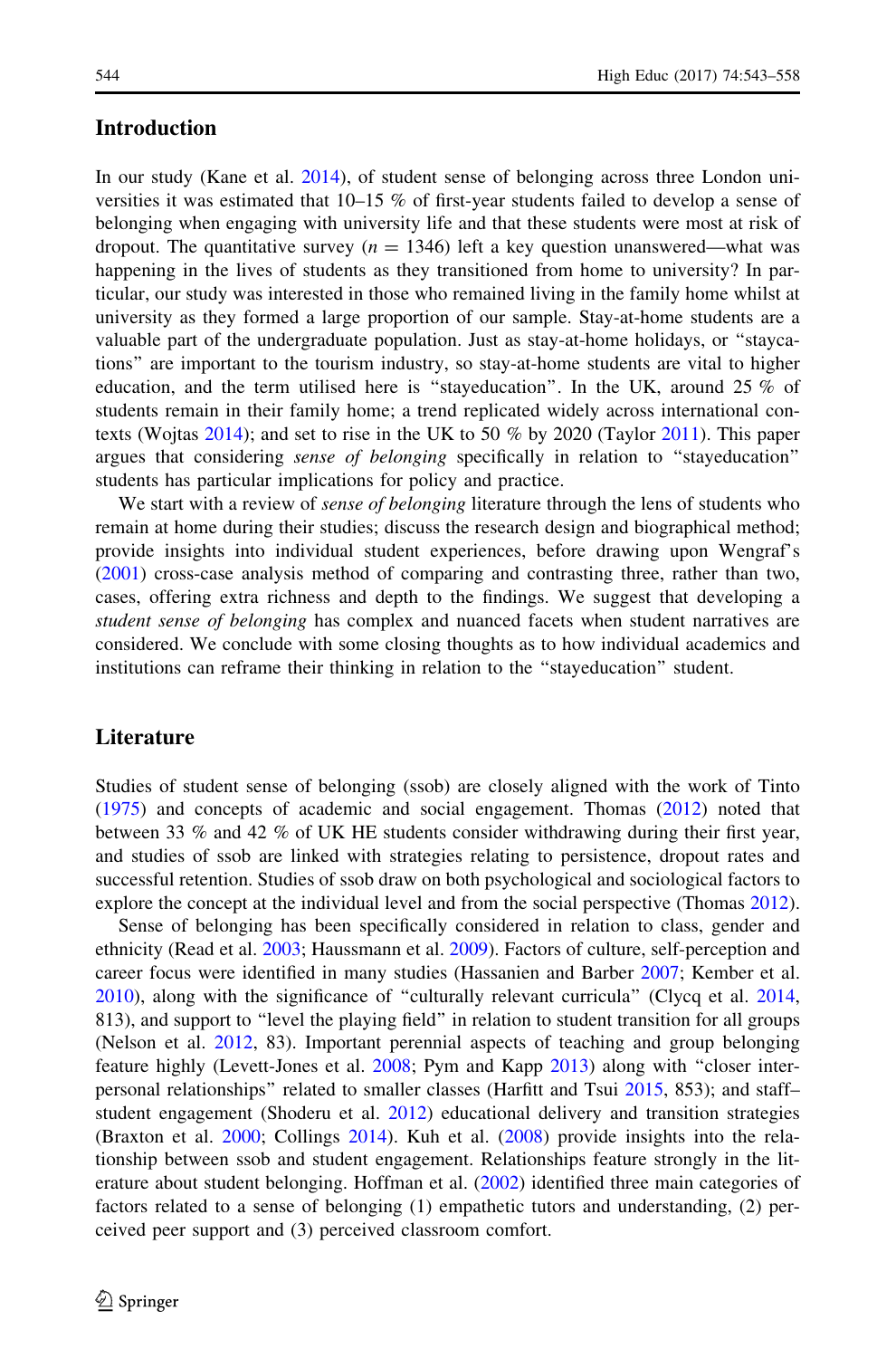We are particularly interested in exploring *sense of belonging* within the context of students living at home with parents or in private accommodation with other family members. A recent report suggested this group is often overlooked in relation to specific institutional policies and practices (NUS [2015](#page-14-0)). The international literature often refers to these students as *commuter students* with its connotations of distance and travel experienced by many, but not all, ''stayeducation'' students. Some literature suggests that such students focus on the importance of academic achievement over social integration (Grayson [2003](#page-14-0)).

Khambhaita and Bhopal [\(2015](#page-14-0)) report that changes to funding leading to increased student debt, mirrored around the world, has accompanied a rise in the numbers of UK students remaining in the family home. Additionally, Asian female students are more likely to remain in the family home than White females due to cultural differences in attitudes to living alone. Surveys report that many ''stayeducation'' students feel their social life suffers and their choice of university is limited (Sanders [2001\)](#page-15-0). Case ([2008,](#page-13-0) 327) also suggests that ''many non-traditional students also experience a degree of alienation from their own background culture''. In addition, we note potential aspects of the ''London Effect''. Since the late 1990s disadvantaged (low income) pupils attending inner London schools have reached greater levels of achievement than previously known (Ladd and Fiske [2016](#page-14-0), 1). Improvements have been recognised at both primary and secondary levels of education. A number of potential variables have been considered in regard to these situational changes. Whilst the ''London Effect'' in this context relates to schools rather than universities, the link between primary, secondary and tertiary level education cannot be discounted. Two of the participants reported in this research were educated at primary and secondary level in London. Whilst we recognise the possibility of potential links, specific exploration of these is not within the remit of the research presented here. Morgan-Tamosunas ([2012\)](#page-14-0) has also suggested that for universities in the capital, ''There is a London factor…many attending…live at home in the Greater London area, which means long travel times and a culture of students coming to classes and then leaving, which makes it ''very difficult'' to develop a sense of community in the university'' (THE, April 26, 2012). This issue has been raised with respect to ''stayeducation'' students in other international urban contexts (Biddix [2015;](#page-13-0) Clark [2006\)](#page-13-0).

De Beer et al. ([2009\)](#page-14-0) highlighted considerations around the nature of the home environment and how conducive that environment might be (or might not be) to supporting study. They suggested that living at home and lengthy commuting time contributed to a lack of *sense of belonging*. They noted that well-functioning student residences extend the academic environment and facilitate the interaction of students across courses, subject disciplines and across levels of study. This is supported by Cotton and Wilson [\(2006](#page-14-0), 488) who note that ''the college experience…does not end when class is dismissed'', however, it does end for those who have to make a quick exit to begin their journey home. Counterintuitively Haussmann et al. [\(2009](#page-14-0)) found that having more parental support was associated with a more rapid decline in ssob. They suggest that students who are more connected to their parents could have greater ties to their home lives than to their new university life. They also note that all of the variables that pertained to ssob at the start of the year were quite social in nature and that the relationship between *sense of belonging* and social interactions exists at the beginning of the year rather than developing over time; hence, interventions to support the development of ssob have to be put in place quickly as making friends is key to developing a *sense of belonging*.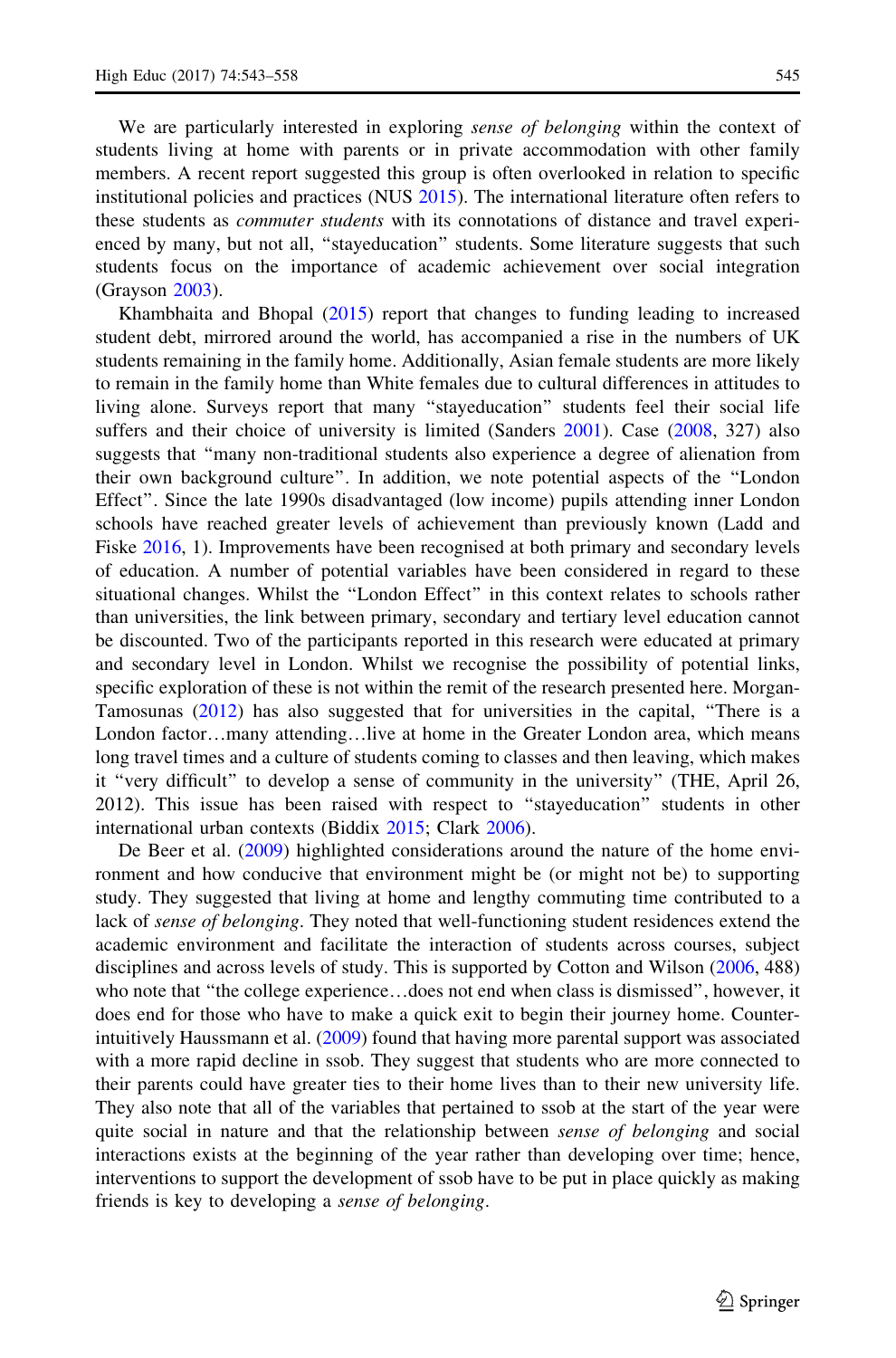Consequently, Lefever [\(2012\)](#page-14-0) notes the importance of providing opportunity for social engagement in campus environments, whilst Stuart et al. ([2011a\)](#page-15-0) found that those students living at home participated less in social groups and activities at university but continued to participate in extracurricular activities in the home environment. Yorke and Longden ([2008\)](#page-15-0) have also examined the impacts of commuting on engagement and belonging pointing to a negative impact on social integration for commuter students.

Aspects of living and social spaces also feature in this literature. Dixon and Durrheim ([2004\)](#page-14-0) specifically highlight the physical environment and its relationship to our sense of self. Chow and Healy ([2008](#page-13-0), 367) have written about the transitions made by students leaving home to study at university and the importance of this process as one of ''conscious discontinuity'' which refers to the way in which ''a separation from a previous environment and a movement towards a new environment is said to mark a new stage in one's life or an emerging identity''. They argue that a sense of place and attachment emerges from the involvement of people and place and relationships between people. Students in Chow and Healy's ([2008\)](#page-13-0) research focussed very much on the development of new social relationships students made through university living accommodation and physical living spaces as key to their sense of belonging in this new university space. Wilcox et al. ([2006\)](#page-15-0) also point to the importance of social relationships developed through university residential accommodation in relation to student retention. In Chow and Healy's work, home provided an anchor, but relationships with family and friends at home changed and became less important to the sense of belonging at university. Brooman and Darwent [\(2014](#page-13-0)) point to the importance of old friends for students remaining at home who experienced a lower *sense of* belonging than those living in university accommodation.

Thus, the literature suggests that our ''stayeducation'' students experience the process of going to university differently to those living in university accommodation in their first year of study and that there may be tensions as independence and new identities may be harder to forge for those remaining in the home environment.

#### Research design

In the UK Higher Education sector, most institutions are either prestigious research-intensive universities (pre-1992) or newer (post-1992) vocationally focused universities. Our cross-case analysis comprises Business and Economics students from two post-1992 institutions (students Kuura and Paola) and a single pre-1992 institution (Isi). This offers an interesting perspective on the context within which the participants are studying. Case studies of a phenomenological nature offer us a window into the lived life. In this study, we are interested in how students narrate their experiences of belonging, the meaning they ascribe to their narrations and the insights these offer. Similarly, Stuart et al. ([2011b](#page-15-0)) used a life history approach to investigate how social and cultural educational experiences affected student engagement with their university. Biographic Narrative Interpretive Method (BNIM) was our selected approach, as this method has been successfully used to draw out the stories or narratives from interviewees' lives (Wengraf [2001](#page-15-0), [2004](#page-15-0)). BNIM is noted as providing educational research with a ''powerful methodology for capturing lived situations and experiences through narrative interviewing" (Smith [2012,](#page-15-0) 3).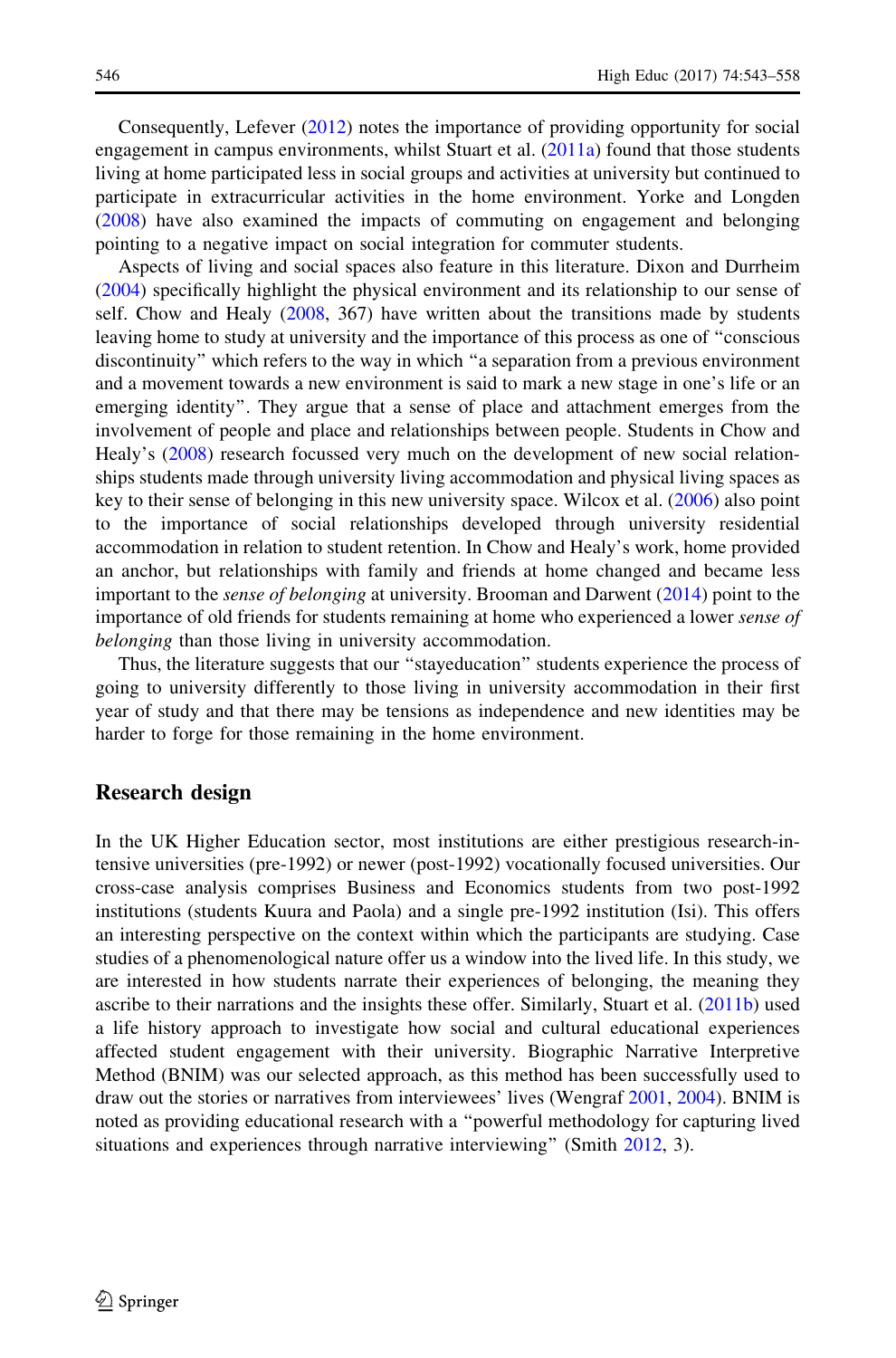# Method

Participants were initially contacted through the distribution of a questionnaire which asked for volunteers who would be willing to take part in research interviews. Arrangements were made to meet with the volunteers, each of whom lived at home, and record their individual interviews. Full ethical procedures were undertaken within the participating universities, and names have been changed to preserve anonymity of subjects. The interviewees were not known to the researchers. The interview protocols were guided by the BNIM process, and a primary question, known as the Single Question aimed at Inducing Narrative (SQUIN), was developed for use in the interviews. This question was framed as follows:

I would like you to tell me about the events in your life when you felt that you really belonged and did not belong. This might include your university experiences, or not.

The interviewer then refrained from speaking, which creates the space for the participant's voice to be privileged (Smith [2012](#page-15-0)). What was of interest to us is what the interviewee selected to share, and the way in which their individual story was portrayed. The interviewers then prompted interviewees to talk further about Particular Incident Narratives (PINs) by reflecting back, for elaboration, key incidents in the participant's own words. Interviews were between 1 and 2 hours in length. Nine original interviews were fully transcribed and coded using the BNIM text sort method—DARNE (Description, Argumentation, Report, Narrative, Evaluation). Each narrative was analysed to highlight the key areas of the lived life first by individual researchers and then by interpretive panels (teams of three co-researchers). The methodology selected is ideographic and concerned with a thorough and systematic understanding of how phenomena have been understood from the perspective of particular people in a particular context. In adherence to the principles of BNIM, three interviews were selected in this phased approach and utilised for an initial cross-case analysis, which, as Wengraf suggests, is most powerful when constructed as a triptych. Below we present this cross-case analysis selected because of the clarity with which it illustrates some of the key reflections upon the home/university transition that may be seen to have wider implications whilst locating these in the details of the particular cases (Table 1).

| Name  | Age | Gender | Marital status | Type of institution | Living accommodation                  |
|-------|-----|--------|----------------|---------------------|---------------------------------------|
| Isi   | 19  | Male   | Single         | Pre-1992            | Family home with parents and siblings |
| Paola | 27  | Female | Married        | Post-1992           | Family home with husband              |
| Kuura | 18  | Female | Single         | Post-1992           | Family home with parents and siblings |

Table 1 Personal, institutional and accommodation details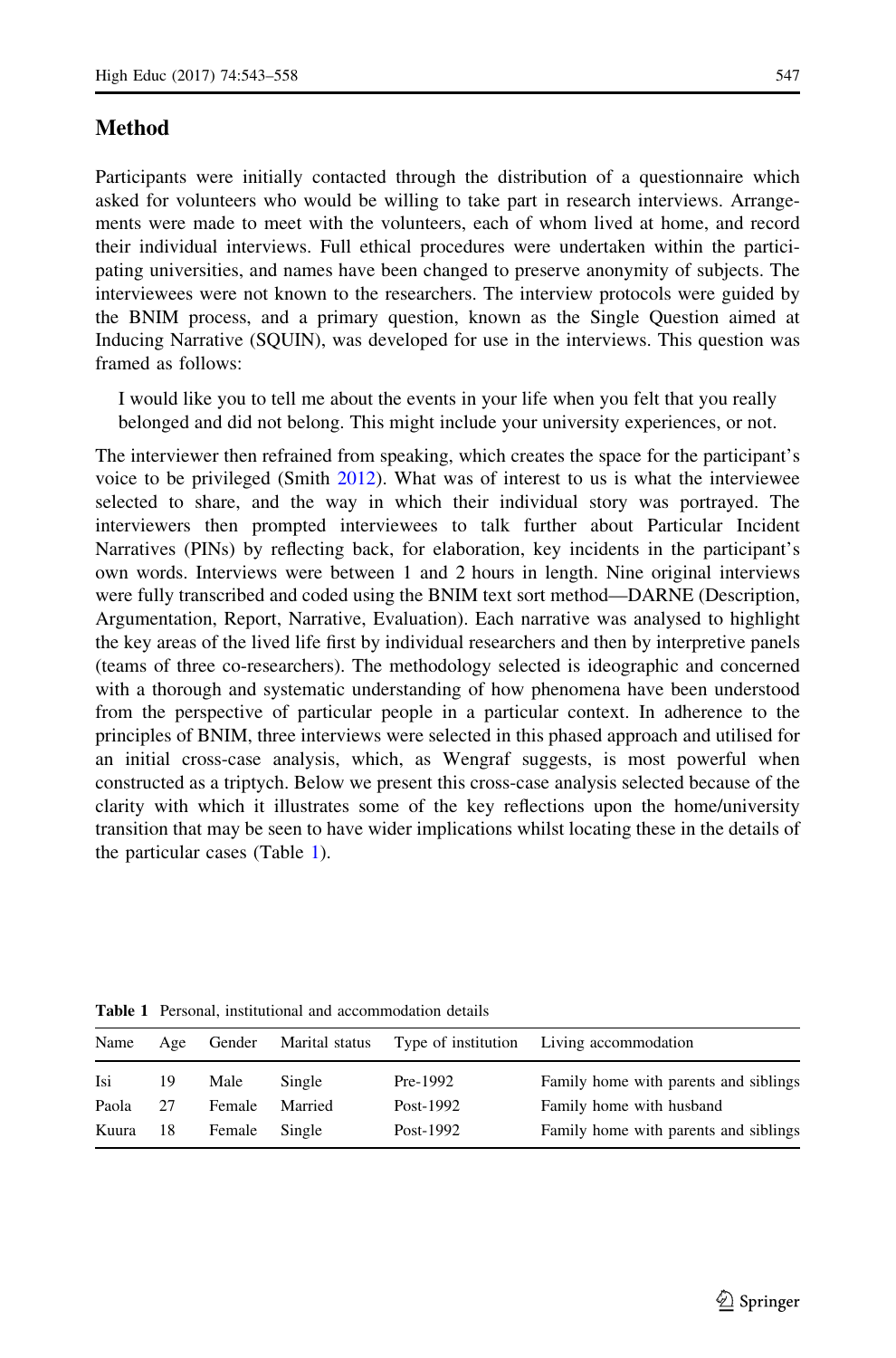#### Isi: pre-1992 research-intensive university

Isi is a young working-class Asian man. He has a sharp and combative narrative style. His life history unfolds trauma and drug misuse resulting in hospital admission. University is a way of escaping his past life, and reinventing himself, as well as a strategy for avoiding the local gym, where his troubles began. Isi's focus on reinvention is an important step. He is looking for new spaces to inhabit; however, this is difficult as he still needs to live at home.

He works at mediating this escape by joining societies and taking on prestigious work placements in environments which he considers exclusive and elitist and achieves a degree of acceptance but not without personal struggle: ''I'm the only minority there… it's different for me''. However, when he gets to university he does not share his working-class home environment with fellow students.

They don't know I'm from a council estate but they never make me feel like it but it's just you get that inner feeling, it's just instinct. It's something you can't control…It's not something coming directly to you, it's just something that you developed inside yourself from coming from such a poor background and building yourself up to here.

He alludes to tensions within his family and refers to them in a somewhat disconnected sense as, "Yes, have a discussion but they always think they know better than me it's like you just can't debate with these people''. He contrasts his own role and position in the family with that of his sister who is undertaking a medical degree. He talks about the sister being given both emotional and financial support by the family, and he clearly would welcome the emotional support himself but is unable to acknowledge this need. ''You can tell medicine is hard but support me… my degree is hard as well''. He returns to the location of his home many times in the interview.

You should see my area, I literally come from a council estate so literally, you could just tell straight away that meeting people with such high class and stuff like that it's going to be tough for me to fit in.

He particularly values support from paternalistic authority figures especially male role models. They are significant in that they open doors for him introducing him to new ideas and experiences outside of his immediate environment. His aspirations have been raised, and he is now attending a prestigious university, despite the tensions this raises in him. On the one hand, he offers bravado talking about how well he ''fronts'' his peers, yet he acknowledges he is trying to fit in, ''Not to the level that you can be close to them but just to an extent that you can have, just a social chit chat''.

Much of this narrative reflects contradictory arguments which highlight his desire for acceptance, positioned against concerns about his socio-economic status. The narrative presents a strong sense of *inauthenticity* and *othering*. This has been highlighted previously (Read et al. [2003](#page-14-0); Reay et al. [2010](#page-14-0)) in relation to working-class students in prestigious institutions. It is perhaps more acute for students who remain in their home environment whilst studying. Some like Isi may lack a sense of belonging both at home and at university during this period of transition.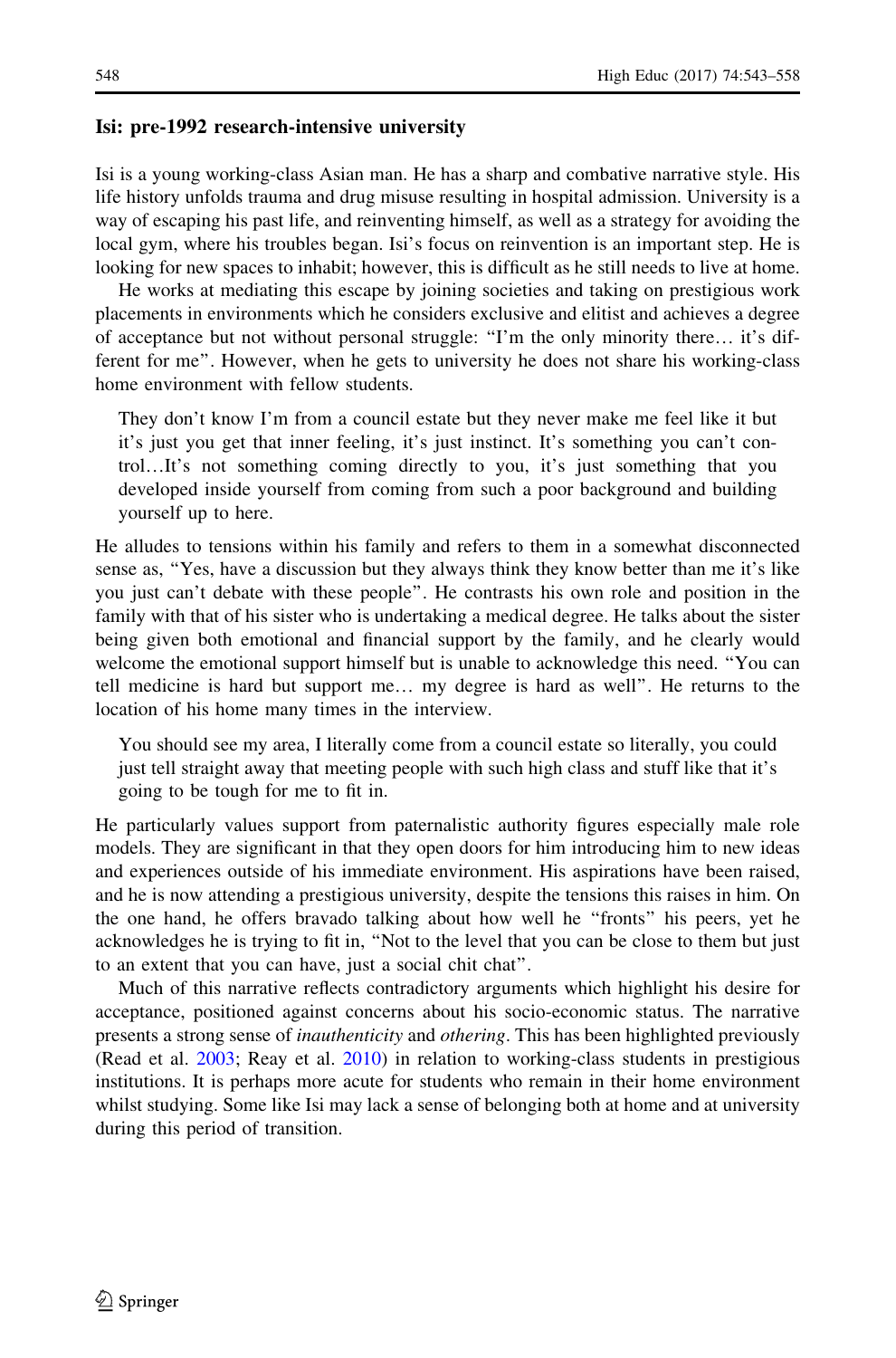#### Paola: post-1992 university

Paola is a 27-year-old, Brazilian woman. She is married and now living in the UK in privately rented accommodation. She frequently labels herself as a mature student. ''I'm 27 which is here considered a mature student. So actually I'm trying to put all my efforts into university because by the time I finish, I am 30 already''.

Her previous big city living experience was in her home country of Brazil. "As I said, I'm from Brazil where people are all friendly and welcoming and here I think people are very cold''. Her decision to study at this London University was made on limited information, based in large part on its location in the prestigious square mile area in the financial district. She decided to go to university after working in the city. Her friends were not able to help her much with which university to attend, and it was after she arrived that she found she was in a university low in the league tables. She has concerns about this. Her expectations of university life did not include the possibility of peers whom she perceives are less interested in academic achievement than herself and this poses social and psychological barriers.

So they are really not interested…you see the girls around looking at the bags and they want to buy bags and shoes. I've been into that already you know. I've lived that already and now I am more focused.

There is a strong sense of not belonging and not fitting in with the younger, peer group. She is also unsure of where she is in terms of the status of the institution and therefore whether she should see herself as belonging. There is a real sense of dissonance between her hopes and aspirations from her degree. Some of this appears to be subsumed in her perception about the university's reputation ''I heard that it's not a very good university. It's not one of the top ten, top twenty, top fifty or even top hundred. So I did think of transferring to another university but it was a bit difficult, kind of starting everything over again''.

Her mature student narrative is preoccupied with a sense of *not belonging* and *othering*. Studies of belonging often suggest that "fitting in" (Reay et al. [2010](#page-14-0), 117) is a key criterion leading students to select a university with supposedly like-minded people, but Paola had no preconceptions about the university fit. Her narrative does not extend beyond the time she has spent at university in the UK, and there is only a passing mention of her husband and friends. She appears to find the academic culture bewildering and to lack support and guidance that comes from residing in a context where friends and family are familiar with the HE system.

# Kuura: post-1992 university

Kuura is a young female of African/Gambian parents. She presents as very articulate and self-assured, with clear views on her academic journey/career plans: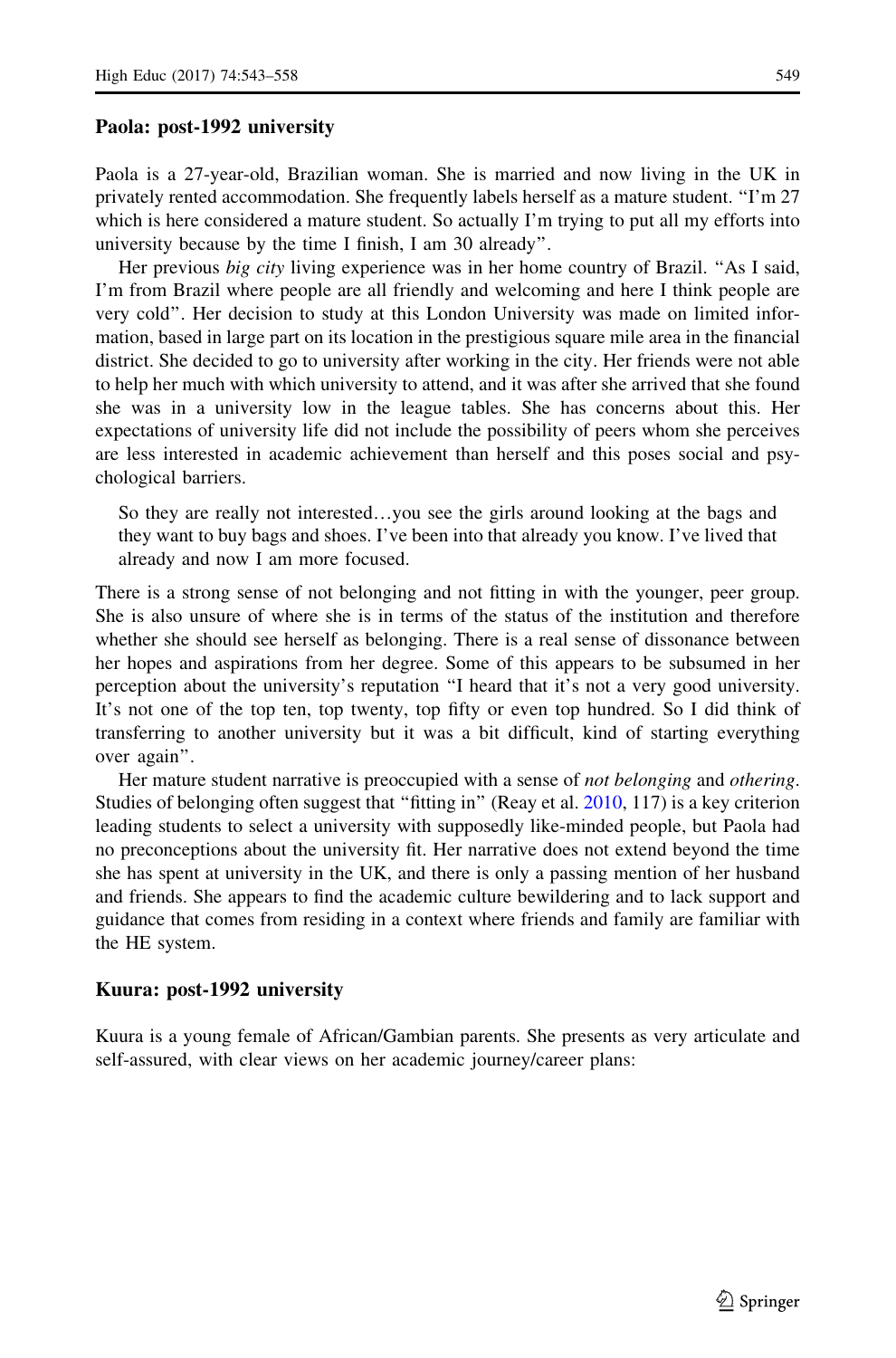Well, I knew that whatever I wanted to do in the future, I expected to get paid a lot of money for it and I knew that without my degree, it would be very difficult to get there.

She came from an inner city London school with low levels of academic attainment.

So when people hear about that school, they don't really expect anything good out of that place. I got like 5 A stars, 6 As and 2 Es. And nobody believed me, even my brother was like - you little liar, you couldn't have got that.

Her hard work was rewarded at a ceremony to mark the achievements of students in the borough.

I was there because I was on a gifted and talented programme that was trying to encourage you to go into higher education…. It was strange, it's like I wasn't supposed to be there, like XXX school usually isn't on that list and all of a sudden it's there, and you stand out too much.

Throughout her narrative, she repeatedly highlights issues of class and the poor educational standards of her secondary education. Her friends from school ''hung around doing nothing'', and Kuura was ''too serious'' to fit in and have fun with her peers. Despite her excellent grades, Kuura elects to attend a post-1992 institution of lower status than others for which she was qualified. Similarly, Reay et al. [\(2010,](#page-14-0) 112) report student's experience ''characterised by continuity rather than the change and transformation of working-class habitus in the more elite universities''. For Kuura, having the family relationships embedded within the institution is key—her brother had attended this university. Home is very important to her. Her view of the world is based on a solid foundation of family support and belonging. One can see how Kuura's desire to fit in and avoid the feeling of othering she had experienced at the award ceremony has shaped her choice of university (Read et al. [2003\)](#page-14-0).

#### Cross-case analysis

A cross-case analysis provides for the opportunity to consider emerging themes from both shared and opposing perspectives, highlighting the similarities and differences in the ways in which phenomena are perceived (Table 2).

| <b>Table 2</b> Case analysis | Case   | Similarities of                  | Contrasted with |  |
|------------------------------|--------|----------------------------------|-----------------|--|
|                              | А<br>в | Kuura and Paola<br>Kuura and Isi | Isi<br>Paola    |  |
|                              | C      | Paola and Isi                    | Kuura           |  |
|                              |        |                                  |                 |  |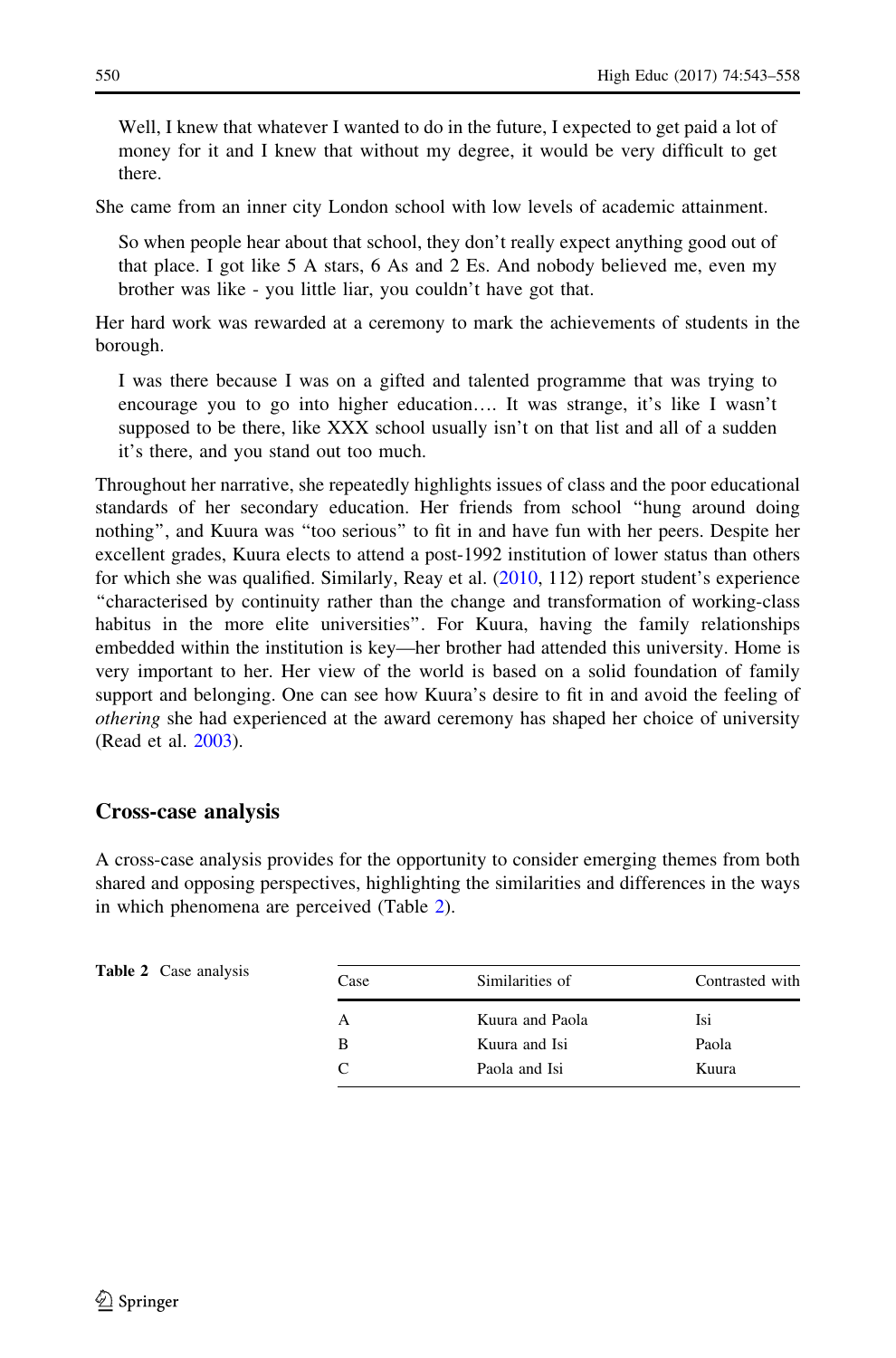The three cases are presented below:

#### Case analysis A: similarities of Kuura and Paola contrasted with Isi

#### Belonging and family

Our two female participants appear to have been limited in their selection of university by lack of pre-entry knowledge and guidance. Both relied heavily on those around them in informing their choices and one can see the influence of their home environment in their narratives.

Paola's perception of a top Business School was that it would be located in the financial heart of the city where international financial institutions have their base. She makes her decision with regard to the university's proximity in terms of this perception and discussions with her work acquaintances, despite acknowledging their lack of knowledge. She considers the location of the university to signify symbolic capital (de Beer et al. [2009](#page-14-0)), and interestingly, she feels a greater *sense of belonging* when her modules are based at the city-centre site than when they are a shorter commuting distance for her in a more urban site of the same university. Paola considers herself to have ''very few friends'' at university. She differentiates between the types of students on the different campuses. Her preference for the city campus is linked with the ideal of shared interests with like-minded people, she suggest that ''on the city campus I found more people like me''. Paola often reflects on her life in Brazil. Her family in Brazil are still an important part of her psyche. Everything here is measured against her home in Brazil with which she is so familiar.

One can also see the influence of family in Kuura's narrative of university choice. When asked, why this university? She responds with ''Well my brother came here!'' and explains that her father wanted her to do the same computing course as her brother. She resisted and was finally persuaded to do an accounting degree by her father, and she agreed despite her initial reluctance and comments—''I started to despair because I used to hate maths''. We learn through her narrative that she has excellent matriculation grades. Her horizons appear to be constrained by the expectations of her family (Reay et al. [2001](#page-15-0)). We note the primary influences on her choices are the male members of her family, and her narration places her female relations in terms of social activities.

Whilst both women talk about the importance of independence, their independence is framed by their cultural and social context. They share a desire for the warmth of family life. Kuura in the present and Paola echoing back to her Brazilian roots. These influences militate against them making positive choices that would build future opportunities and develop cultural capital. Kuura sees her university as replicating the familiarity and comfort of her family. When she visits she notes, ''It was cosy, really small, everything was together''. Paola is disappointed with her choice. She considers that Brazil is ''friendly'' which is not how she feels about her university experience. Both women are very engaged with their studies but exhibit different manifestations of belonging. What unites them is a sense of their unexplored potential and ''little lives''—lives that might have been different had they made different choices.

In contrast, Isi despite a chaotic and confused life history and working-class roots has a strong sense of life and expectations. He has sought out good mentoring, support and guidance in terms of his university selection and future career. He is keen to draw a line under his "council estate" upbringing. Unlike the female students, he rejects his background considering it to be a barrier to future opportunities and preferring to engage with those he considers to be located in a higher social class. He now draws upon positive role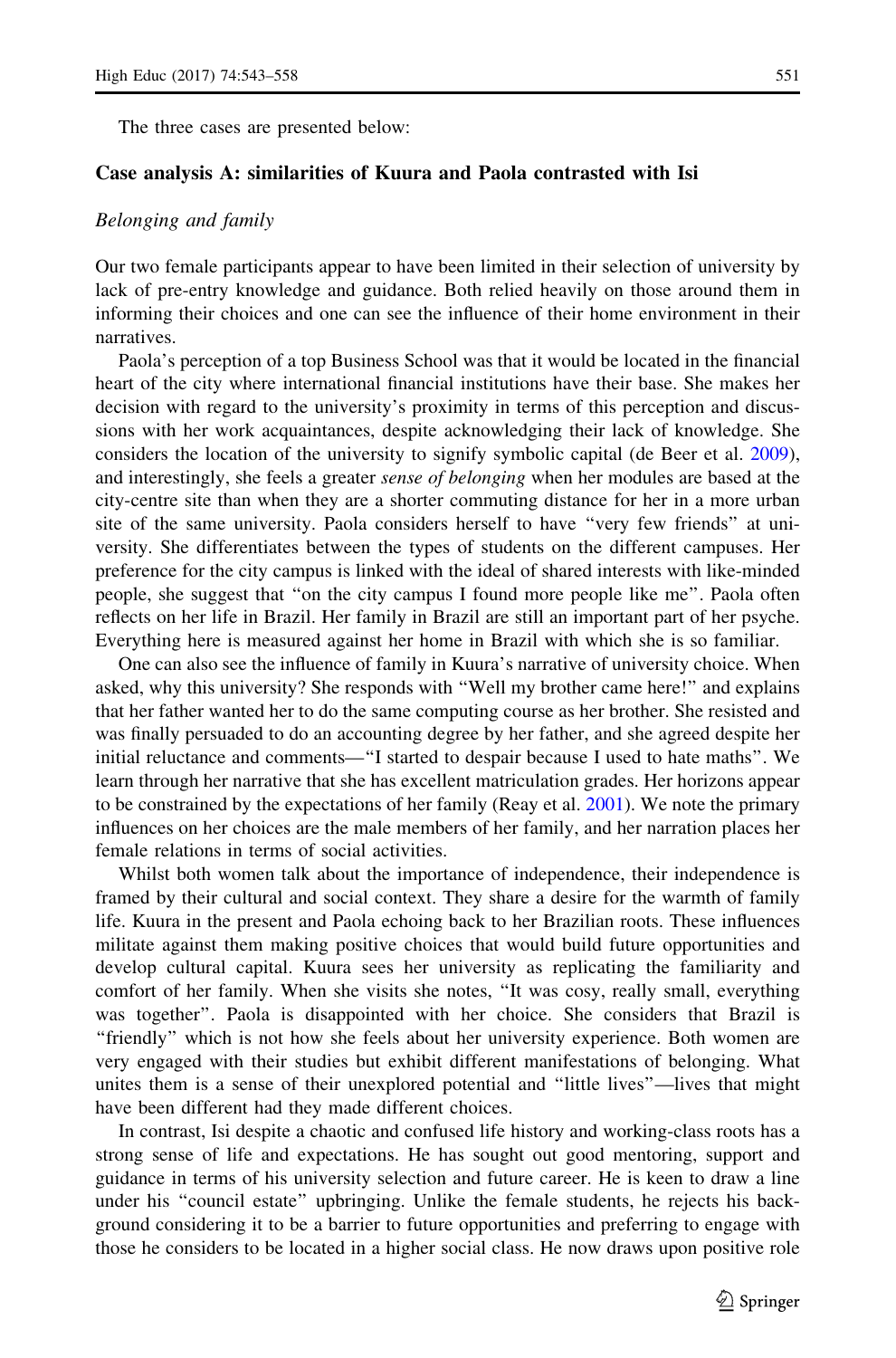models to position himself carefully in terms of building the cultural capital to succeed in the city. We can see this through his narrations of choice in his spare time (cf Young Conservative Political Party, City work placement) and the attachments he makes to male role models in education. The prolonged "work of acquisition" (Bourdieu [1983,](#page-13-0) 244) towards qualifications is seen by Isi to link with access to prestigious groups, which are not available via his family and community networks. He acknowledges poor past lifestyle choices and is pained by the realisation that if he goes back to his old friends and his roots he will be unable to fulfil his ambitions for a ''big life''. He is determined to meaningfully engage with all the opportunities that HE offers.

The importance of transition as a shared experience with peers (Koljaticm and Kuh [2001\)](#page-14-0) and the importance of new friendships can be seen in all three cases, contrary to what might be expected (Grayson [2003](#page-14-0)). In the case of Kuura, her ongoing affective engagement with, and support for, others provides her with integration of her sense of self, family and community which in turn provides her with a strong sense of belonging at university. Paola feels the loss of home and family, which can relate to the sense of loss of attachment to a community when entering higher education. Isi experiences conflict and appears to feel that because he is living at home it will be difficult for him to move on in his life in the way that he thinks his contemporaries at university will when following their career objectives.

#### Case analysis B: similarities of Kuura and Isi contrasted with Paola

#### Belonging and friendships/community

This cross-case analysis brings to the fore issues of community and friendships as well as highlighting insecurities about social status linked to physical living spaces. Both Kuura and Isi are Londoners, come from working-class backgrounds and live on council estates. This influences their daily lives in terms of school, community and friendships—all have contributed to their choices but in very different ways.

Kuura attended a failing school with fights and regular police visits. Her parents react to this by discouraging school friendships that they see as unsuitable. She moulds and fits in with family expectations and spends her time at school studying. She is identified as being gifted and talented but this isolates her from her peers even more.

Both Kuura and Isi share an acute awareness of social class. This can be seen from Kuura's discomfort at the public prize giving for the gifted and talented scheme. Such potential anxieties of students are suggested as particularly important in the early transition period to the university environment (Gibney et al. [2011\)](#page-14-0). When starting at university, Isi does not mention his council estate origins to any of his new friends. As such, Kuura and Isi allow "conservation of the social order [to be] decisively reinforced" (Bourdieu [1984,](#page-13-0) 473). University is a real turning point for both our interviewees. Both are keen to make friends but their background plays out in very different ways. For Kuura, her new friends are multicultural, take an inclusive approach and understand the cultural expectations of her family. They are prepared to come and spend time in the family home, and this effort is rewarded as her family start to agree to her becoming more independent and allow her to go out socially. Thus, she extends her support network beyond the family. Isi by contrast sees his new friends as a way of building networks for the future. He says he is keen to make friends but does not want to get tied into one particular group. He is very aware of the social status of the contexts within which he makes friends and keeps them separate from his home background.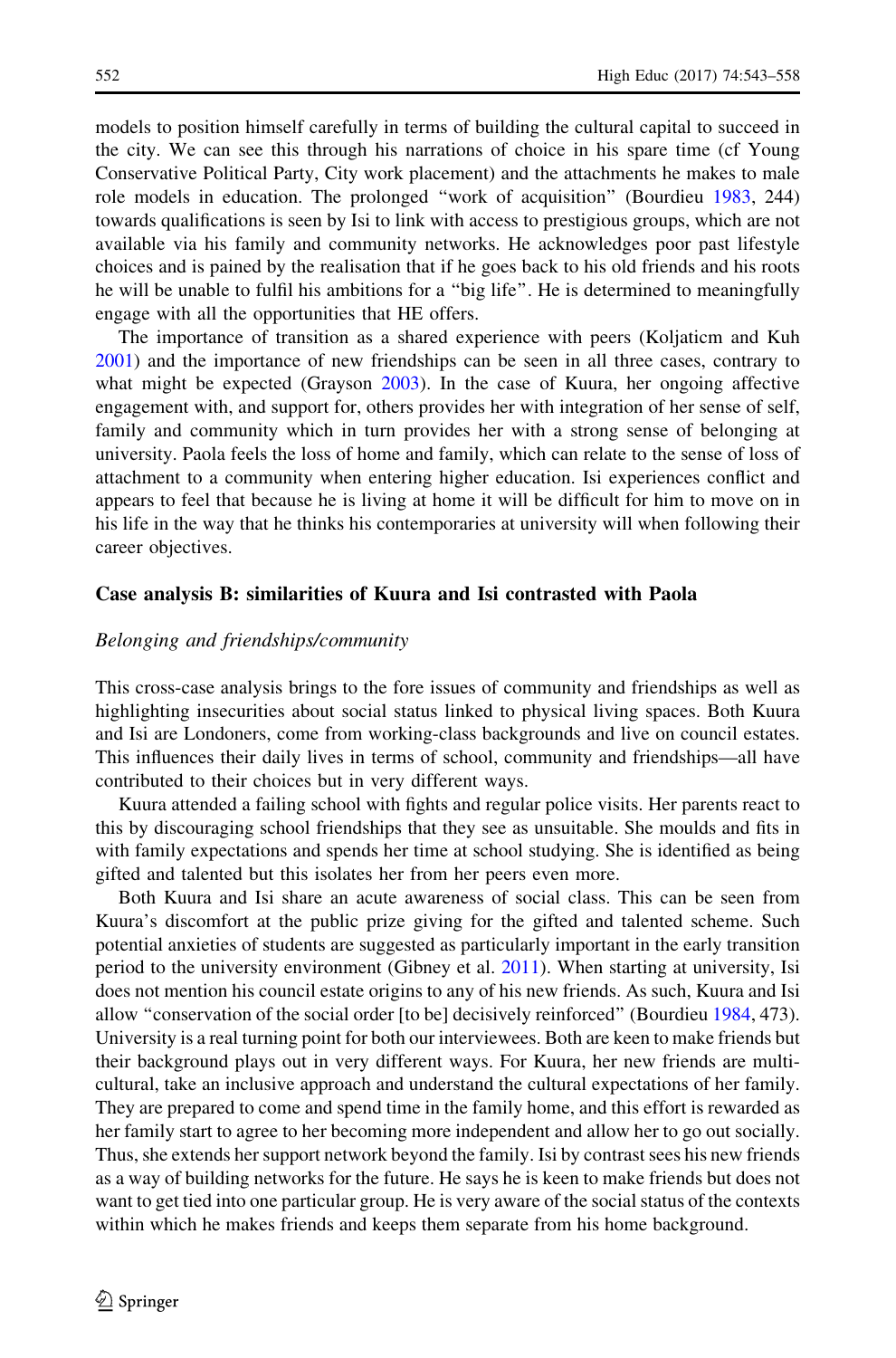Paola has no discussion of close friends in her narrative. She feels she is at the wrong university and is unhappy with her choice. She finds it difficult to relate to the young people on her course. They seem to her to be less goal oriented and present a mismatch or ''poorness of fit'' with her own ambitions, which poses social and psychological barriers (de Beer et al. [2009](#page-14-0), 189). Kember et al. [\(2008](#page-14-0)) suggest that personal aims and socially shared motivations in line with peers are important for students' sense of belonging. Transition to a different social and cultural environment can have profound significance, and research suggests that social relationships with fellow students that are considered to be like minded are key to an individual's *sense of belonging* (Haussmann et al. [2009\)](#page-14-0).

Despite his lack of *sense of belonging*, Isi locates himself firmly in the university environment to the exclusion of his community, following the path of ''disengagement of academia from society'' (Brown-Luthango [2013](#page-13-0), 312). He is happy with this demarcation in his journey to a city career. For Paola, the studying is a step to get her where she wants to go. Both are very aspirational, but in terms of their university choice, Isi has made a more informed choice. In terms of *sense of belonging* to their course/programme of study, they could both be described as remote—like islands, not connected to anyone or any community; however, they are both fully engaged with their studies. Kuura, by way of contrast, feels both a sense of belonging and is fully engaged with her course and her university friends and is hugely proud of being at university. Her narration is one where her university life tumbles out and mixes with her home and community life.

#### Case analysis C: similarities of Paola and Isi contrasted with Kuura

#### Belonging and ethnic boundaries

Paola and Isi both talk about ethnic segregation; and they both experience some difficulties in occupying their university environments. When Isi narrates his university experience, he expresses tension and a continuous awareness of cultural, ethnic and class distinctions/ boundaries. His university is a prestigious research-intensive institution. On his course, he has an ethnically mixed student cohort.

You see XXX, all of them lot downstairs, little group there, and then you see the little Asian group in the front and then you see all of them, XXX and all of them lot in the back. It's like you see them clusters consistently, you see that and then you've got all the Chinese at the front. You see them clusters…People don't interact, people don't get to know each other's culture, people don't get to know each other. If the college don't push it forward, how are people going to get to know each other, you just don't.

Similarly, Paola's feelings of alienation from groups on the basis of ethnicity reflect feelings of isolation ''lots of black people talking to other black people and Muslims talking to Muslims and there was me, and you don't feel [part of] any group and you try to talk to someone, they look at you as if 'you don't belong to us'''.

By contrast, Kuura is comfortable and integrated into the multicultural environment. ''So when we're working together you can actually feel like they're on the same wavelength as you. So that's what I particularly like and feel a sense of belonging when I do teamwork with those people''.

Dixon and Durrheim ([2004](#page-14-0), 459) state the notion of belonging, as a "group response" with ethnic and racial factors relating to "our space, their space" and the concept of ''insiders and outsiders'', which the students relate when describing university locations where they do not naturally fit in. Isi's perception of some university areas as places for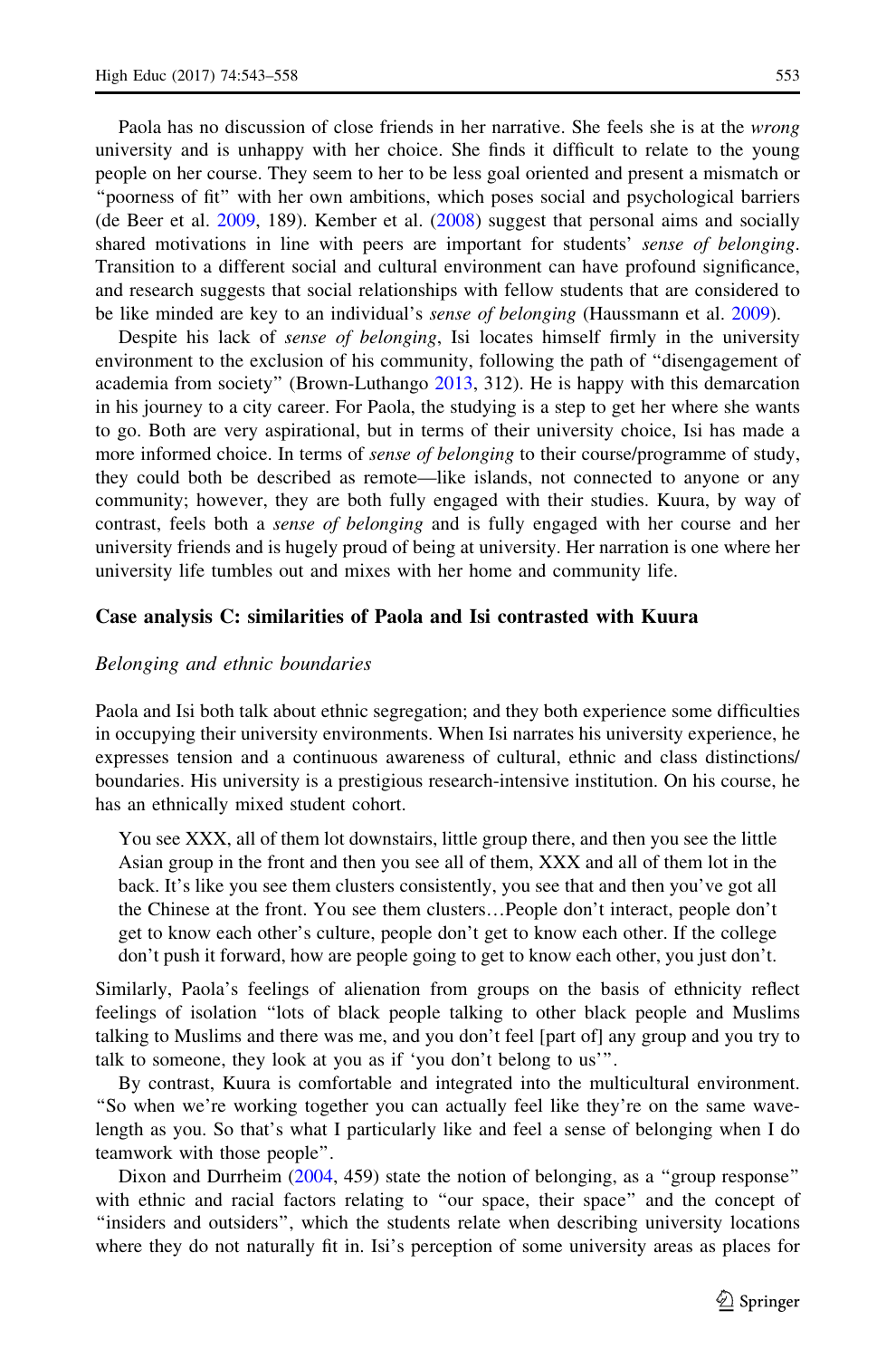other ethnic groups suggests that he perceives himself to be in a segregated environment (Reay et al. [2010](#page-14-0)). Hurtado et al. ([2007](#page-14-0), 857) state the importance of ''cross-racial interactions'' for higher sense of belonging on campus.

# **Discussion**

The BNIM method illuminates the complex and hidden world of the individual which has profound implications for their experience of transition. This shifts our perceptions as to the influences impacting on student belonging and offers an additional lens through which to consider early engagement strategies with our wider student body. Here, the home/ university interface becomes foregrounded and is seen to be nuanced and complex. Our cross-case analysis highlights in hitherto unseen ways the influence of our students' wider context on their *sense of belonging*. Unlike those students studied by Chow and Healey ([2008\)](#page-13-0), for ''stayeducation'' students, university living accommodation is not a source of community contact and friendships, which provide the important social support needed to engender a *sense of belonging*. What is of particular interest are the similarities and differences identified through the narratives, the tensions that emerge and how the students talk about resolving those tensions. From the individual narratives, it has been possible to show how the emergent themes play out in different ways for these ''stayeducation'' students. So, for example, we can see that Isi and Paola have failed to establish the social relationships that are key to developing belonging and which can be essential for persistence (Haussmann et al. [2009](#page-14-0)), whereas Kuura successfully integrates her new friendship groups into her family life.

Interestingly, the importance of old friends (Brooman and Darwent [2014](#page-13-0)) is contested. Contrary to what might be expected, for Isi and Kuura, friendships made in their local community (in the gym for Isi and at school for Kuura) were problematic. Paola makes little mention of her family and friends in the UK but instead feels distanced from her family and friendship support networks at *home* in Brazil. Kuura successfully integrates her new friends into her family home extending her support network despite her ''stayeducation'' status. Isi wishes to extend his social network at university but is keen to separate his friends from his community and family. Paola seeks *like-minded* friends in her new environment who can help her to resolve the conflict she feels about being in the *wrong* type of university and alleviate her sense of social suspension. Rather than maintaining and prioritising old friends, all three were seeking new social relationships at university.

Hurtado et al. ([2007\)](#page-14-0) state the importance of cross-racial interactions for developing a higher sense of belonging on campus. Isi and Paola both perceive their environment as segregated and see this as a barrier to making new friends. Through the lens of intersectionality (Crenshaw [1989\)](#page-14-0), one can see also the influence of class, age and gender on their social relationships. Kuura experiences no such segregation as she finds herself in an environment with like-minded people for the first time in her education. The constraints of commuting across London (Morgan-Tamosunas [2012;](#page-14-0) Yorke and Longden [2008\)](#page-15-0) did not feature in these stories of belonging but there was a focus in the students narratives on the importance of relationships forged (or not) in the curriculum rather than through extracurricular activities.

Rich information made available through these in-depth interviews has highlighted factors such as friends, family and community as points of reference which pervade the student experience. Everything they experience is coloured by the life they lived before, which they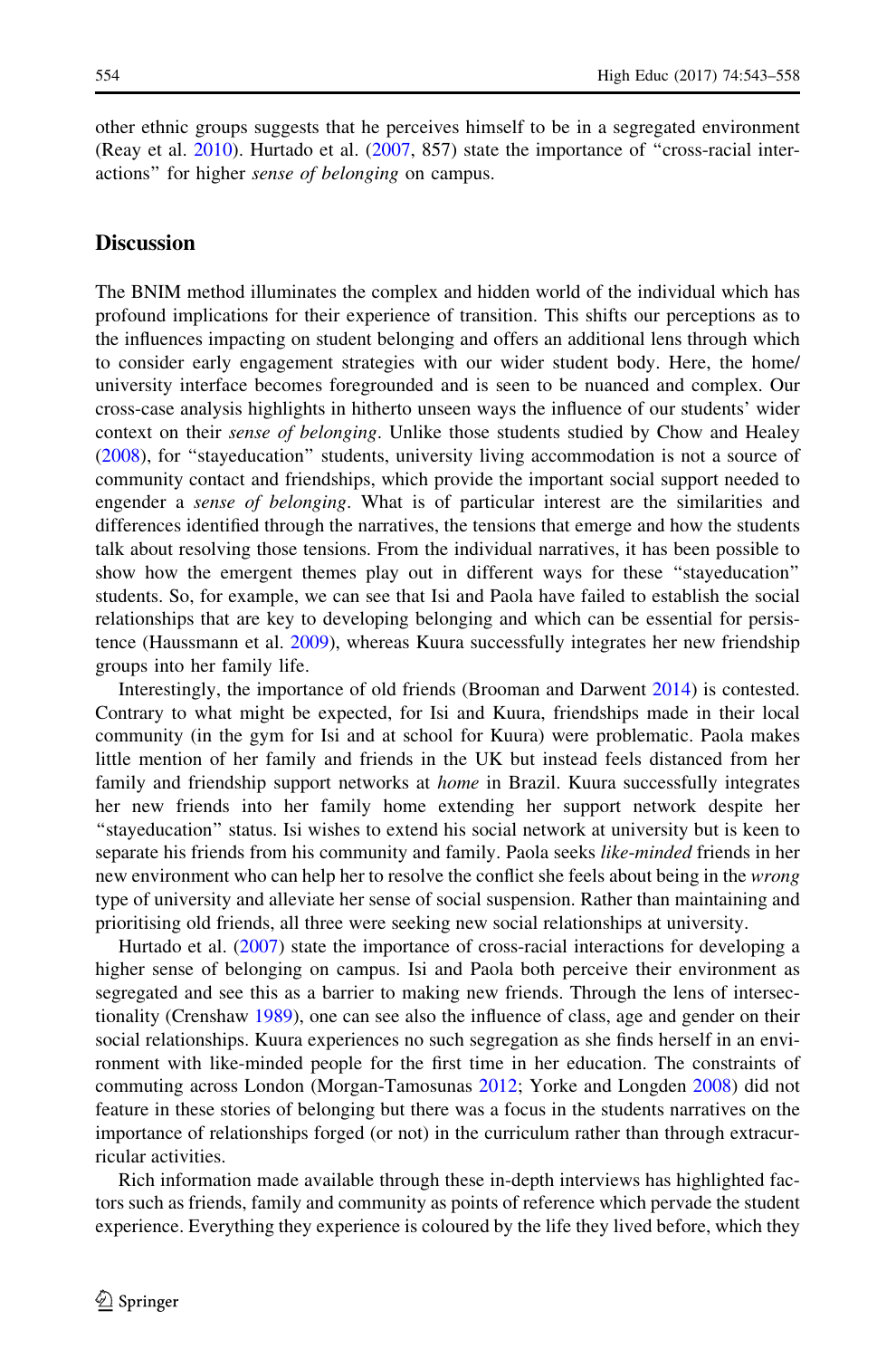continue to return to at the end of each day. As such, the student journey does not begin when crossing the university threshold and many important ideas, conversations and decisions (to which educators and educational managers are not privy) have already been made.

Our study confirms the importance of factors, such as social class, gender and cultural capital on selection of university. The observation is that of a capitalist education system which supports class inequalities. Students who enter into such systems, with little or no inherited cultural capital, may find education an alienating experience. We can also see how family, friends and community impact on ssob for our students, playing out in different aspects of the home/university relationships. One particular emergent factor for ''stayeducation'' students is the importance of developing friendships in new contexts, which can be difficult in the absence of shared living spaces (Chow and Healey [2008\)](#page-13-0). This suggests a reframing of contemporary thinking about *sense of belonging* and transition to encompass a set of relationships, often ignored, which to our ''stayeducation'' students are significant: relationships with home, family and community. The term ''stayeducation'' perhaps better captures some of the nuances of these relationships than the term ''commuter students'' with its connotations of physical distance and travel. For our students, the important distance between home and university was sociocultural and emotional rather than geographic.

# Conclusion

Isi comments:

You can adjust yourself to the [university] environment but there's only so much you can do … because you have to go back to your old environment from where you came initially and where you spend most of your life…So getting used to [university] will be tough…

In the current environment, where increasingly students stay at home to study implications arising from this study suggest that universities need to be more responsive to home and community factors. This response needs to be set within an institutional policy framework unconstrained by a set of discourses that perpetuate inequalities, thus enabling all students to develop a sense of belonging. For example, such policy implications could inform discussions around recruitment, induction, estates and learning and teaching. This could lead to a reframing of the classroom and university space as one in which affords ''stayeducation'' students opportunities to develop new social relationships and support, similar to those living on campus. It adds a fourth category to Hoffman et al. [\(2002](#page-14-0)) factors related to a *sense of belonging*, social relationships, albeit that these relationships play out in different ways as illustrated by our student narratives. A number of crucial factors relate to facilitating social opportunities both inside and outside of the classroom and in supporting new students to integrate into the diverse student community. In practical terms, we envisage engaging student communities, for example, using social media to develop ''stayeducation'' student groups to support our potential students prior to the start of their course; providing a shared sense of pride in the institution, focussing on developing an inclusive curriculum as a space for making friends as well as for learning, offering different opportunities for students to connect with other students in their local community; sensitive timetabling keeping cohorts together after induction; promoting extra- and cocurricular activities congruent with commuting and creating social spaces for ''stayeducation'' students to relax together. The authors acknowledge that many of these initiatives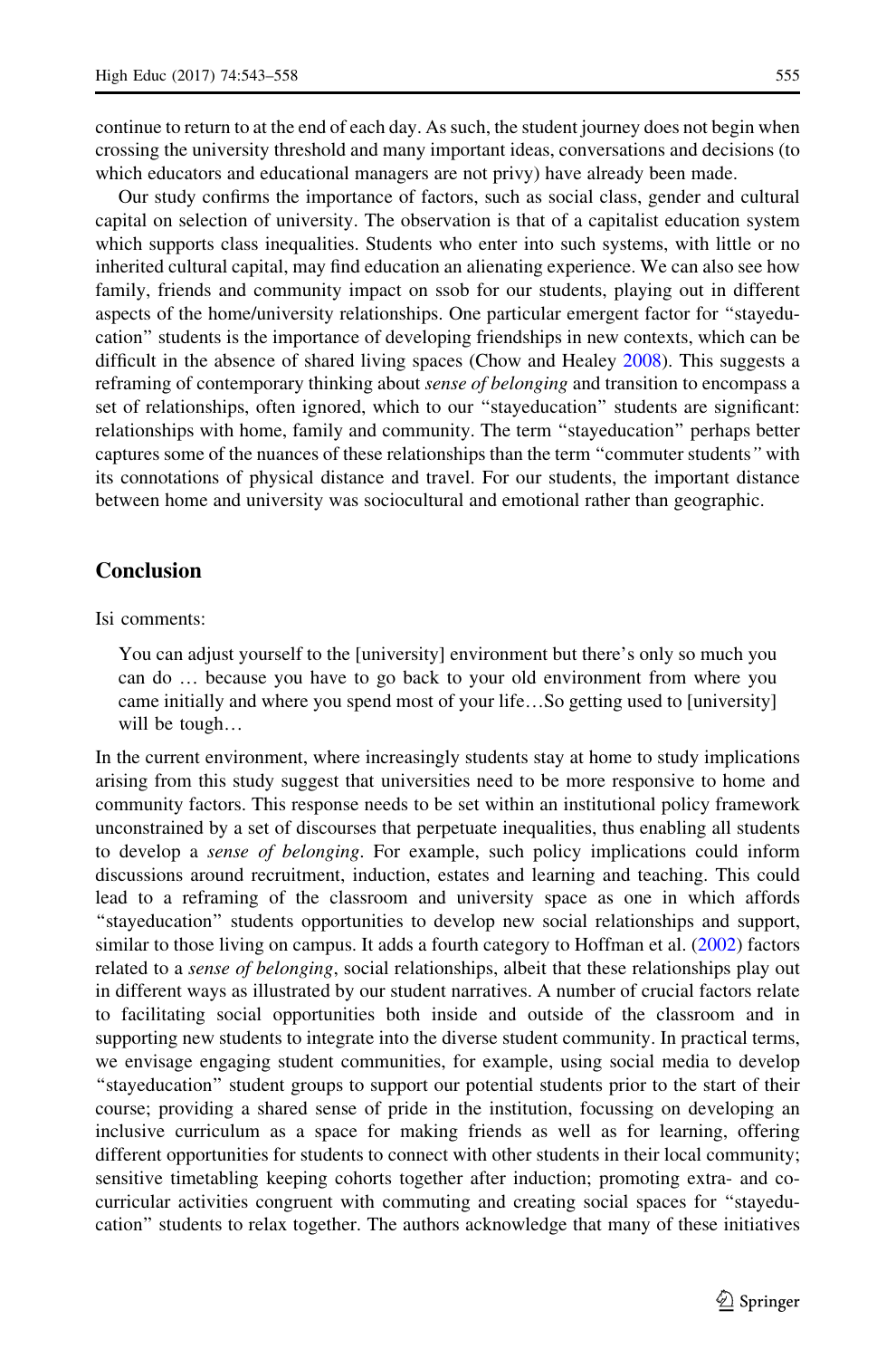<span id="page-13-0"></span>and further developments are utilised in many institutions around the world (Biddix 2015; Wojtas [2014\)](#page-15-0). This underlines the ongoing requirement of knowledge sharing and the dissemination of good practice with the worldwide HE community.

## Limitations of the work

Our small-scale study has highlighted the need for further investigations of these reframed commuter student relationships considered through the lens of family, friends and associations of cultural capital. A number of limitations apply to the study. Interviewees were self-selecting, and the interviews only relate to three London institutions. However, it was possible to complete full analyses for each interviewee and to undertake cross-case analysis as guided by the Biographic Narrative Interpretive Method. It would be useful to extend the work to different settings. This paper challenges the assumption that ''stayeducation" students have a secure sense of belonging in their home environment with friendships and affiliations that pull them back into the community (NUS [2015\)](#page-14-0). This may be the case for some but our narratives show a different picture. Our research thus far suggests that, for ''stayeducation'' students in particular, the student journey extends beyond the institutional context and begins long before any HE influences come into play.

Acknowledgments We would like to thank the two anonymous referees for their helpful comments on the paper.

Open Access This article is distributed under the terms of the Creative Commons Attribution 4.0 International License [\(http://creativecommons.org/licenses/by/4.0/\)](http://creativecommons.org/licenses/by/4.0/), which permits unrestricted use, distribution, and reproduction in any medium, provided you give appropriate credit to the original author(s) and the source, provide a link to the Creative Commons license, and indicate if changes were made.

# References

- Biddix, J. P. (2015). Understanding and addressing commuter student needs. San Francisco: Jossey-Bass. Bourdieu, P. (1983). The Forms of Capital. In J. Richardson (Ed.), Handbook of theory and research for the
- sociology of education (pp. 241–258). Connecticut: Greenwood Press.
- Bourdieu, P. (1984). Distinction. Oxon: Routledge Classics.
- Braxton, J. M., Milem, J. F., & Shaw-Sullivan, A. (2000). The influence of active learning on the college student departure process. The Journal of Higher Education, 71(5), 569-590.
- Brooman, S., & Darwent, S. (2014). Measuring the beginning: A quantitative study of the transition to higher education. Studies in Higher Education, 39(9), 1523–1541.
- Brown-Luthango, M. (2013). Community-university engagement: The Philippi CityLab in Cape Town and the challenges of collaboration across boundaries. Higher Education, 65(3), 309–324.
- Case, J. M. (2008). Alienation and engagement: Development of an alternative theoretical framework for understanding student learning. Higher Education, 55(3), 321–332.
- Chow, K., & Healey, M. (2008). Place attachment and place identity: First-year undergraduates making the transition from home to university. Journal of Environmental Psychology, 28(4), 362–372.
- Clark, M. R. (2006). Challenges and best practices on urban commuter campuses. About Campus, 11(3), 2–8.
- Clycq, N., Ward Nouwen, M. A., & Vandenbroucke, A. (2014). Meritocracy, deficit thinking and the invisibility of the system: Discourses on educational success and failure. British Educational Research Journal, 40(5), 796–819.
- Collings, R. (2014). The impact of peer mentoring on levels of student wellbeing, integration and retention: a controlled comparative evaluation of residential students in UK higher education. Higher Education, 68(6), 927–942.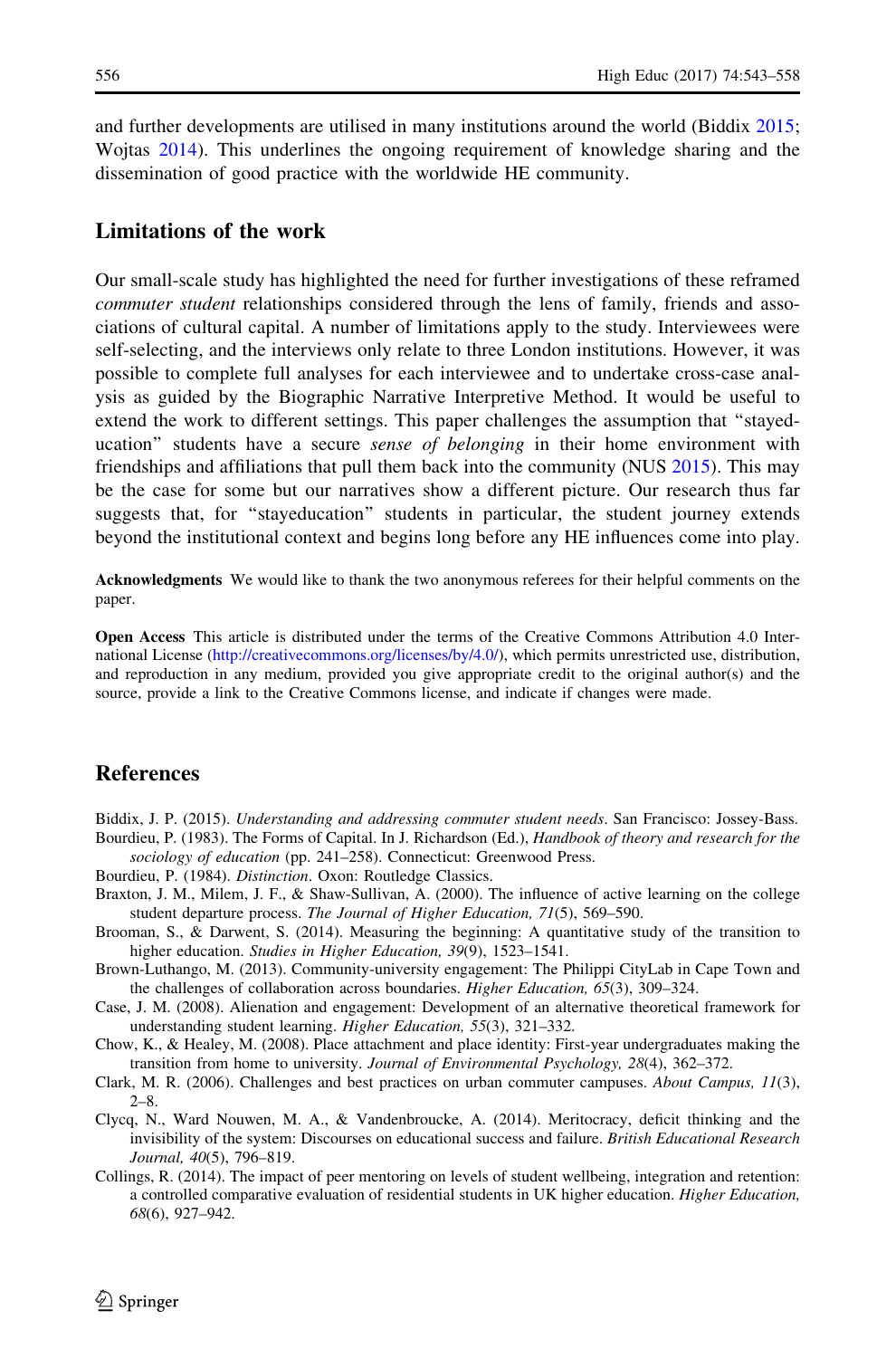- <span id="page-14-0"></span>Cotton, S. R., & Wilson, B. (2006). Student-faculty Interactions: Dynamics and Determinants. Higher Education, 51(4), 487–519.
- Crenshaw, K. (1989). Demarginalizing the intersection of race and sex: A black feminist critique of antidiscrimination doctrine, feminist theory and antiracist politics. University of Chicago Legal Forum, 1, 139–167.
- de Beer, J., Smith, U., & Jansen, C. (2009). Situated' in a separated campus—Students' sense of belonging and academic performance: A case study of the experiences of students during a higher education merger. Education as Change, 13(1), 167-194.
- Dixon, J., & Durrheim, K. (2004). Dislocating identity: Desegregation and the transformation of place. Journal of Environmental Psychology, 24(4), 455–473.
- Gibney, A., Moore, N., Murphy, F., & O'Sullivan, S. (2011). The first semester of university life; 'will I be able to manage it at all?'. Higher Education, 62(3), 351–366.
- Grayson, J. P. (2003). The consequences of early adjustment to university. Higher Education, 46(4), 411–429.
- Harfitt, G. J., & Tsui, A. B. M. (2015). An examination of class size reduction on teaching and learning processes: A theoretical perspective. British Educational Research Journal, 41(5), 845–865.
- Hassanien, A., & Barber, A. (2007). An evaluation of student induction in higher education. International Journal of Management Education, 6(3), 35–43.
- Haussmann, L., Ye, F., Ward Schofield, J., & Woods, R. (2009). Sense of belonging and persistence in White and African American first-year students. Research in Higher Education, 50(7), 649–669.
- Hoffman, M., Richmond, J., Morrow, J., & Salomone, K. (2002). Investigating sense of belonging in first year college students. Journal of College Student Retention: Research, Theory and Practice, 4(3), 227–256.
- Hurtado, S., Han, J., Saenz, V., Espinosa, L., Cabrera, N., & Cerna, O. (2007). Predicting transition and adjustment to college: Biomedical and behavioral science aspirants' and minority students' first year of college. Research in Higher Education, 48(7), 841–887.
- Kane, S., Chalcraft, D., & Volpe, G. (2014). Notions of belonging: First year, first semester higher education students enrolled on business or economics degree programmes. The International Journal of Management Education, 12(2), 193–201.
- Kember, D., Ho, A., & Hong, C. (2008). The importance of establishing relevance in motivating student learning. Active Learning in Higher Education, 9(3), 249–263.
- Kember, D., Ho, A., & Hong, C. (2010). Initial motivational orientation of students enrolling in undergraduate degrees. Studies in Higher Education, 35(3), 263–276.
- Khambhaita, P., & Bhopa, K. (2015). Home or away? The significance of ethnicity, class and attainment in the housing choices of female university students. Race, Ethnicity and Education, 18(4), 535–566.
- Koljaticm, M., & Kuh, J. D. (2001). A longitudinal assessment of college student engagement in good practices in undergraduate education. Higher Education, 42(3), 351–371.
- Kuh, G. D., Cruce, T. M., Shoup, R., Kinzie, J., & Gonyea, R. M. (2008). Unmasking the effects of student engagement on first-year college grades and persistence. Journal of Higher Education, 79(5), 540–563.
- Ladd, H. F., & Fiske, E. B. (2016). *Educational success in two London boroughs: Lessons for the U.S.* Brown Center on Education Policy. [https://www.brookings.edu/research/educational-success-in-two](https://www.brookings.edu/research/educational-success-in-two-london-boroughs-lessons-for-the-u-s/)[london-boroughs-lessons-for-the-u-s/.](https://www.brookings.edu/research/educational-success-in-two-london-boroughs-lessons-for-the-u-s/) Accessed September 12, 2016.
- Lefever, R. (2012). Exploring student understandings of belonging on campus. Journal of Applied Research in Higher Education, 4(2), 126–141.
- Levett-Jones, T., Lathlean, J., Higgins, I., & McMillan, M. (2008). Staff-student relationships and their impact on nursing students, belongingness and learning. Journal of Advanced Nursing, 65(2), 316–324.
- Morgan-Tamosunas, R. (2012, April). Dundee tops THE Student Experience Survey as fees put focus on 'value for money'. Times Higher Education. [https://www.timeshighereducation.com/news/dundee](https://www.timeshighereducation.com/news/dundee-tops-the-student-experience-survey-as-fees-put-focus-on-value-for-money/419771.article)[tops-the-student-experience-survey-as-fees-put-focus-on-value-for-money/419771.article.](https://www.timeshighereducation.com/news/dundee-tops-the-student-experience-survey-as-fees-put-focus-on-value-for-money/419771.article) Accessed 21 Sept 2016.
- Nelson, K. J., Quinn, C., Marrington, A., & Clarke, J. A. (2012). Good practice for enhancing the engagement of commencing students. Higher Education, 63(1), 83–96.
- NUS (2015). Reaching home: Policy and practice for students living in the parental home. National Union of Students. <https://www.nusconnect.org.uk/resources/reaching-home>. Accessed September 12, 2016.
- Pym, J., & Kapp, R. (2013). Harnessing agency: Towards a learning model for undergraduate students. Studies in Higher Education, 38(2), 272–284.
- Read, B., Archer, L., & Leathwood, C. (2003). Challenging cultures? Student conceptions of 'belonging and isolation at a post-1992 university. Studies in Higher Education, 28(3), 261–277.
- Reay, D., Croziers, G., & Clayton, J. (2010). 'Fitting in' or 'standing out' working class students in UK higher education. British Educational Research Journal, 36(1), 107-124.